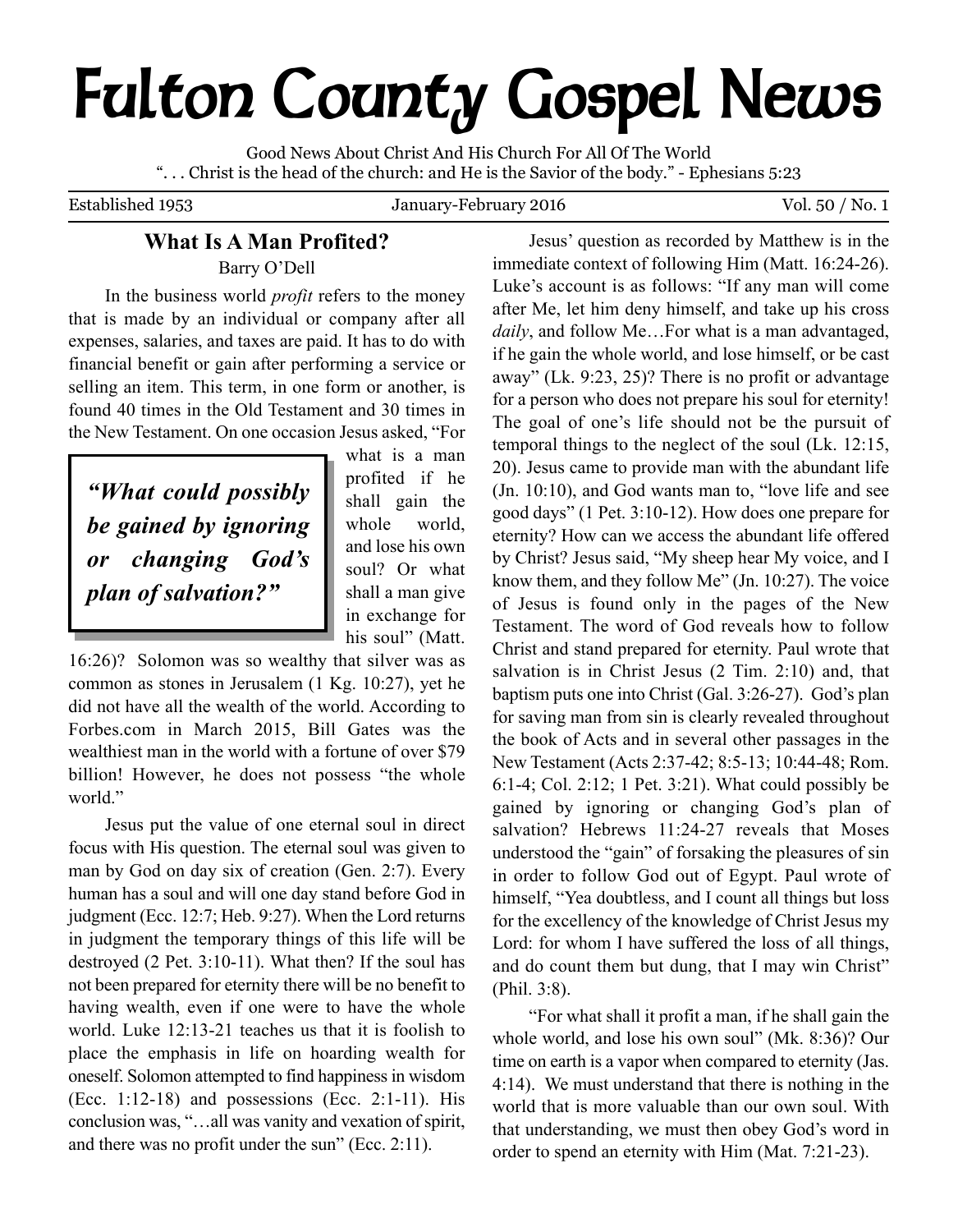# **Does It Profit To Serve The Lord?** by Dale Duverney

Ever think: "Why should I keep serving God?" Some in the church have faltered and failed because they faced discouragement in their service to God. In the age of instant gratification we can find ourselves discouraged when we do not see instant results in our service to God. It can be worse when it appears that our service has brought about difficulty instead of blessing!

Our plight, and that of ancient Israel, is not much different. They too became discouraged, and that only a little over 100 years after their return from captivity. When Malachi wrote, they experienced priests who were indifferent (Mal. 1:6-2:9), people who were skeptical of God's willingness to bless them (Mal. 2:17; 3:14), and the plague of intermarriage with the heathen which threatened their future (Mal. 2:11-16; cf. Ezra 10). The enthusiasm they experienced upon their initial return to the land had fizzled out, and the people were discouraged because their expectation of a "golden age" had not been met.

God warned the people that their words had wearied Him (Mal. 2:17). They had made many accusations against God, but among the greatest was this: "It is vain to serve God: and what profit is it that we have kept his ordinance, and that we have walked mournfully before the Lord of hosts" (Mal. 3:14)? Their objection was based on the wrong assumption that the wicked continued to prosper as the righteous suffered. This was the same problem David struggled with in his life. He wrote: "Truly God is good to Israel, even to such as are of a clean heart. But as for me, my feet were almost gone; my steps had well nigh slipped. For I was envious at the foolish, when I saw the prosperity of the wicked . . . Verily I have cleansed my heart in vain, and washed my hands in innocency." (Psa.73:1-3, 13). David struggled until he "went into the sanctuary of God; then understood I their end" (Psa. 73:17). God called Israel back to this same sacred truth as recorded in Malachi 3:16-18: "Then they that feared the Lord spake often one to another: and the Lord hearkened, and heard it, and a book of remembrance was written before him for them that feared the Lord, and that thought upon his name. And they shall be mine, saith the Lord of hosts, in that day

when I make up my jewels; and I will spare them, as a man spareth his own son that serveth him. Then shall ye return, and discern between the righteous and the wicked, between him that serveth God and him that serveth him not."

When we ask the question, "Does it profit us to serve God?" let us return to the sacred text and remember the answers God gave Israel and realize the answer is a resounding, "YES!" But, how does it profit us? How did it profit Israel? First, take note of

*"In the age of instant gratification we can find ourselves discouraged..."*

the differing fate of those who serve the Lord and those who do not! God contrasted the fate of Edom and

Israel (Mal. 1:1-5). Though Israel had been in captivity, and even though material prosperity had not come after the exile, she did survive the experience which evidenced God's love for her. Suffering is a part of the human experience, and especially for the Christian (1 Cor. 10:13; 2 Tim. 3:12). Our fate will be an eternal inheritance with God, in a new body that will never suffer again (1 Pet. 1:4; 1 Cor. 15:23-24; 50-58; 1 The. 4:13-18; 2 Tim. 1:8-12).

Second, God called them sons and daughters (Mal. 1:6). Coupled with the promise of a new body, John reminds us "what manner of love the Father hath bestowed upon us, that we should be called the sons of God" (1 Jn. 3:1). 1 John 3:2 states: "Beloved, **now** we are children of God." This is not a promise in the future, but a present reality! It is the foundation of the promise on which our hope rests (1 Jn. 3:1-3; Rom. 8:17).

Third, they had the promise of the coming Christ (Mal. 3:1-6). For them He was the Bringer of a New Covenant and a promised cleansing. For us, we await the promise of His return, "looking for and hasting unto the coming of the day of God . . . according to his promise, looking for new heavens and a new earth, wherein dwelleth righteousness" (2 Pet. 3:12-13). Does it profit to serve God? Absolutely! Both in this life and the one to come (Jn. 10:10)!

*Dale preaches for the Lord's church in Harbor Springs and Rogers City, Michigan*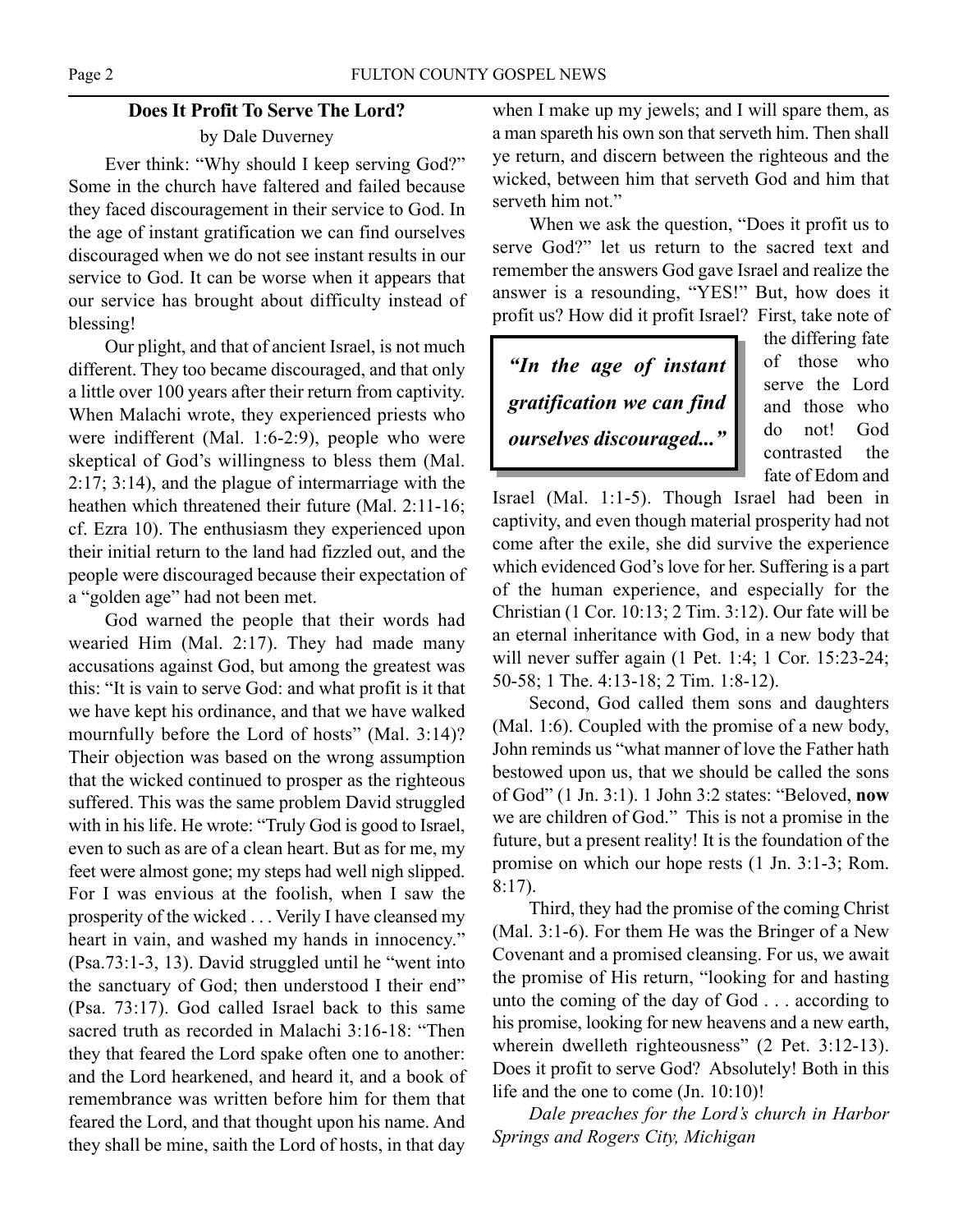Johnny O. Trail

We were standing in line at a "Christian" bookstore waiting to pay for a Bible that we had just purchased for our youngest son. Then, it happened. I heard someone say the words "church of Christ." I hate to admit it, but I tend to listen in on conversations when I hear people mention the Lord's body. The two were standing in line a few people behind us and one was explaining where she was attending church and the rationale undergirding her decision. She had explained to her grandfather that she was now attending a denominational church instead of the church of Christ. Her grandfather expressed great distress at her decision to which she retorted, "Grandpa, we all believe the same thing anyway!" Is this a valid conclusion? Do all denominations believe the same thing? What is the biblical response to denominationalism?

In the word of God, we learn that there were no denominational bodies in the first century - only the church. Paul wrote, "*There is* one body, and one Spirit, even as ye are called in one hope of your calling" (Eph. 4:4). From the day of the church's establishment, there was only one blood bought institution (Acts 20:28) to which one can be added through faith, repentance, and baptism to have eternal life. "Praising God, and having favor with all the people. And the Lord added to the church daily such as should be saved"(Acts 2:47). They were not "added to" churches or different denominations. They were added to "the" church. Those outside of that body or church were not saved.

Teaching that there is "one body" or church is not popular in a postmodern world. Postmodernism teaches that all beliefs are potentially acceptable and that objective, revealed truth is unobtainable. For one to claim that God created, purchased, and intended for there to be "one body," violates this cardinal principle. Contrary to what postmodernism teaches, Jesus said that one can know the truth. "And ye shall know the truth, and the truth shall make you free" (Jn. 8:32). God has revealed Himself to us through His word, and we can know His will for our lives. The Bible says that within its pages we have the mind of Christ. Paul wrote, "For who hath known the mind of the Lord, that he may instruct him? But we have the mind of Christ" (1 Cor. 2:16). Since we have the mind of Jesus, we can know what His will is regarding all matters spiritual.

The word *denomination* has various meanings. Denomination means "a religious grouping within a faith that has its own system of organization." That last phrase is most interesting. A denomination has "its own system of organization." This is separate and apart from God's word. The church's true system of organization

*"Any departure from scripture is not in accordance with the truth."*

is contained in God's word. Any departure from scripture is not in accordance with the truth.

God is not in favor of religious

division. Jesus' prayer for the unity of all believers is recorded in John 17. Jesus said, "That they all may be one; as thou, Father, *art* in me, and I in thee, that they also may be one in us: that the world may believe that thou hast sent me" (Jn. 17:21). There were no divisions between God the Father and God the Son. As a matter of fact, the church of the first century was warned to avoid people that caused division in the church. Paul wrote, "Now I beseech you, brethren, mark them which cause divisions and offences contrary to the doctrine which ye have learned; and avoid them" (Rom. 16:17).

A person should be able to read about their church in scripture. For the church to be Bible based, it must be properly representing God's word. One of the hallmarks of the restoration movement is *sola scriptura. Sola scriptura* is Latin for "by scripture alone." It is the doctrine that the Bible contains all knowledge necessary for salvation and holiness. I Peter 4:11 says, "If any man speak, *let him speak* as the oracles of God; if any man minister, *let him do it* as of the ability which God giveth: that God in all things may be glorified through Jesus Christ, to whom be praise and dominion for ever and ever." By the same token, we must endeavor to speak about biblical ideas using correct terms seasoned with salt that is gleaned from God's word.

One cannot say that all denominations "believe the same things" when they clearly do not! The only way we can possibly make this statement is to base our practice upon scripture. If we base our practice of religion, worship, and morality upon the Bible, then there will only be "one body" (Eph. 4:4).

*Johnny preaches for the Sycamore Chapel church of Christ in Ashland City, TN*